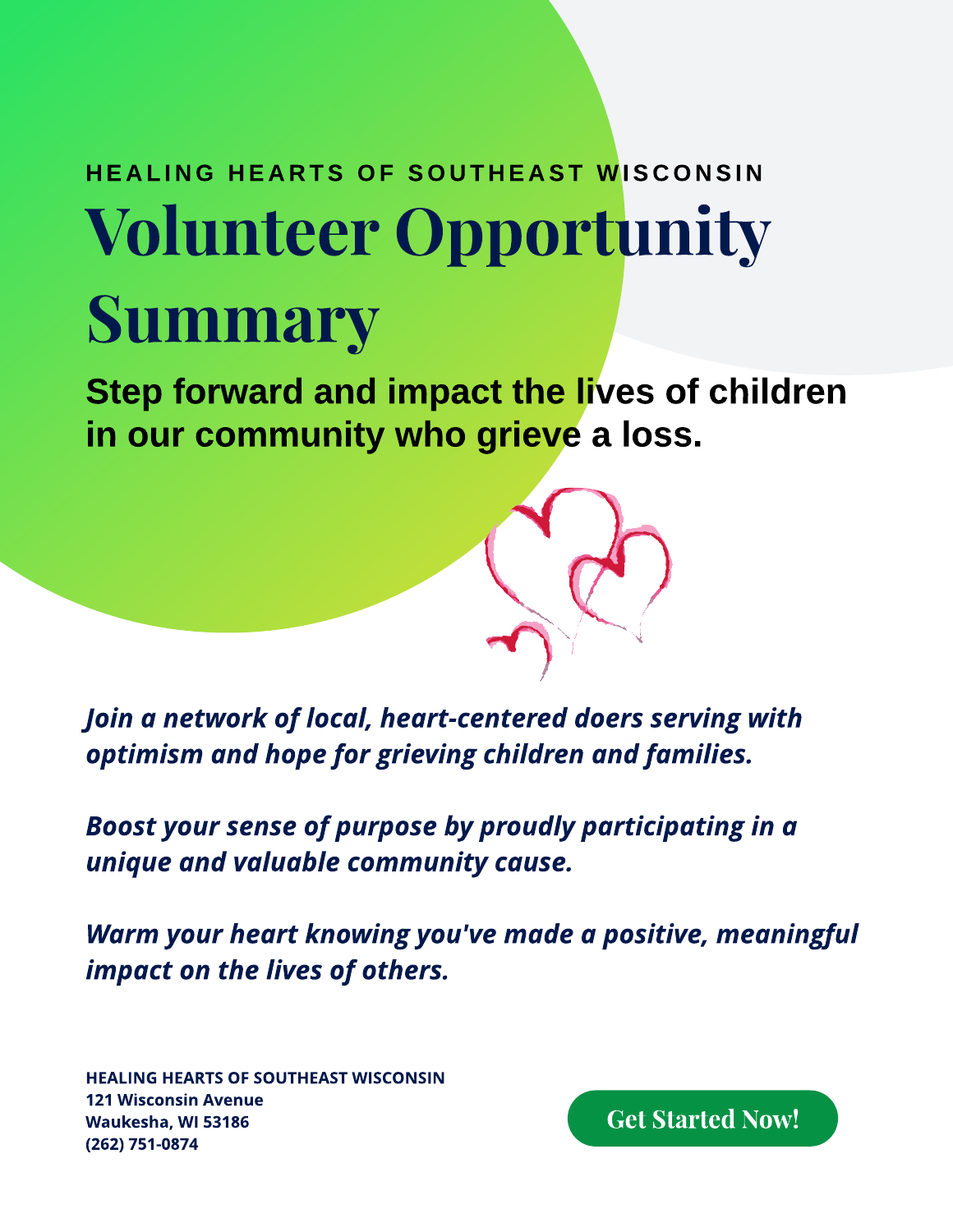# About Healing Hearts of Southeast Wisconsin

Free, local peer support groups welcome children, youth, young adults and families who grieve loss due to death, divorce, addiction, incarceration, deportation, or military deployment.

- Healing Hearts is a local, reputable, non-profit organization.
- It has served grieving individuals and families from the greater Milwaukee area for 12 years.
- Healing Hearts hosts a variety of Peer Support Groups for all ages.
- Group programs are structured, reliable, and led by trained, facilitators.
- All group programs are **FREE OF CHARGE** to attendees.
- Healing Hearts provides outstanding opportunities to join together and help others in need.

121 Wisconsin Avenue Waukesha, WI 53186 (262) 751-0874

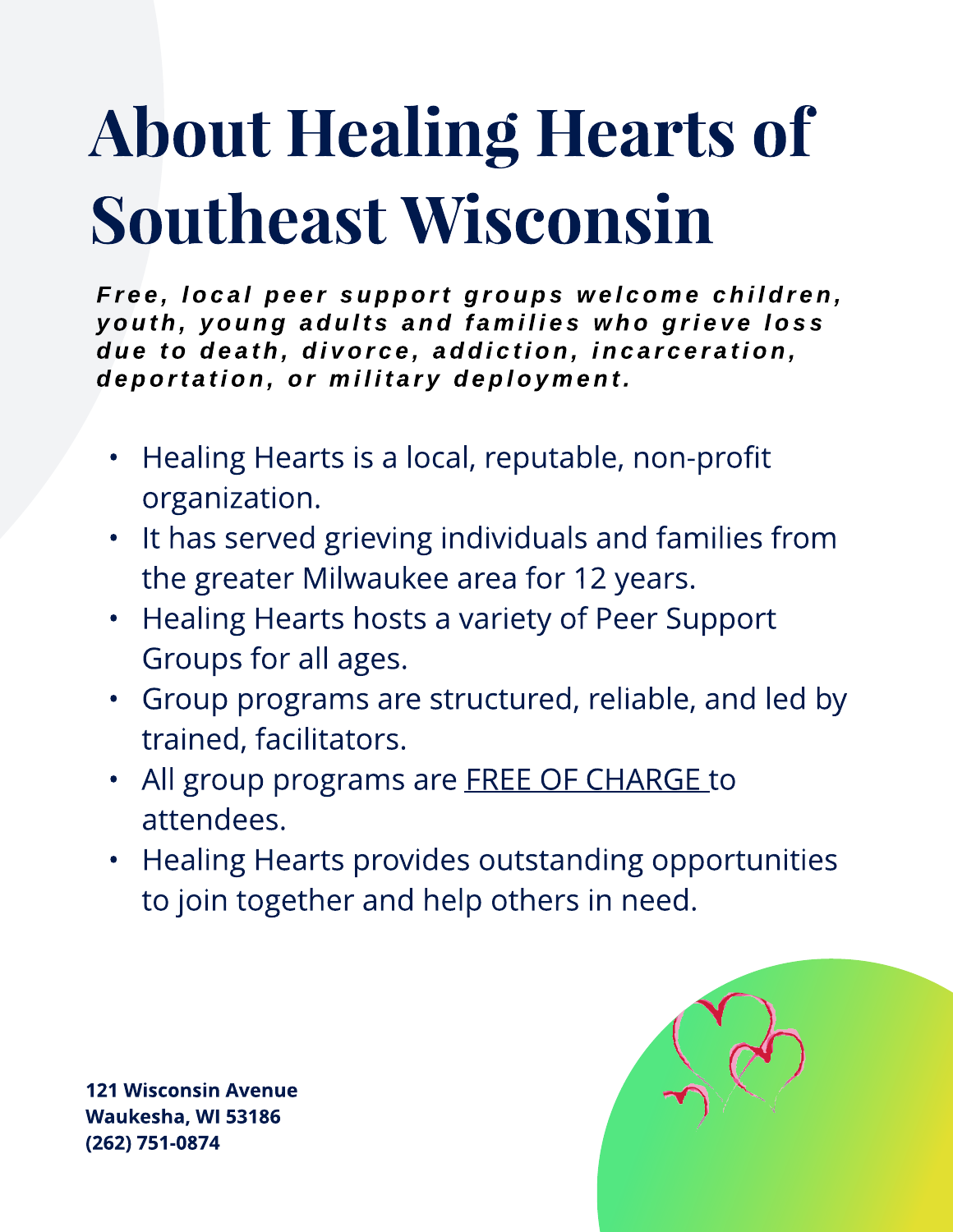

### Seeing the smile on a sad child's face says it all. It's the best 'thank you' I can *imagine.*

- Healing Hearts Peer Group Facilitator

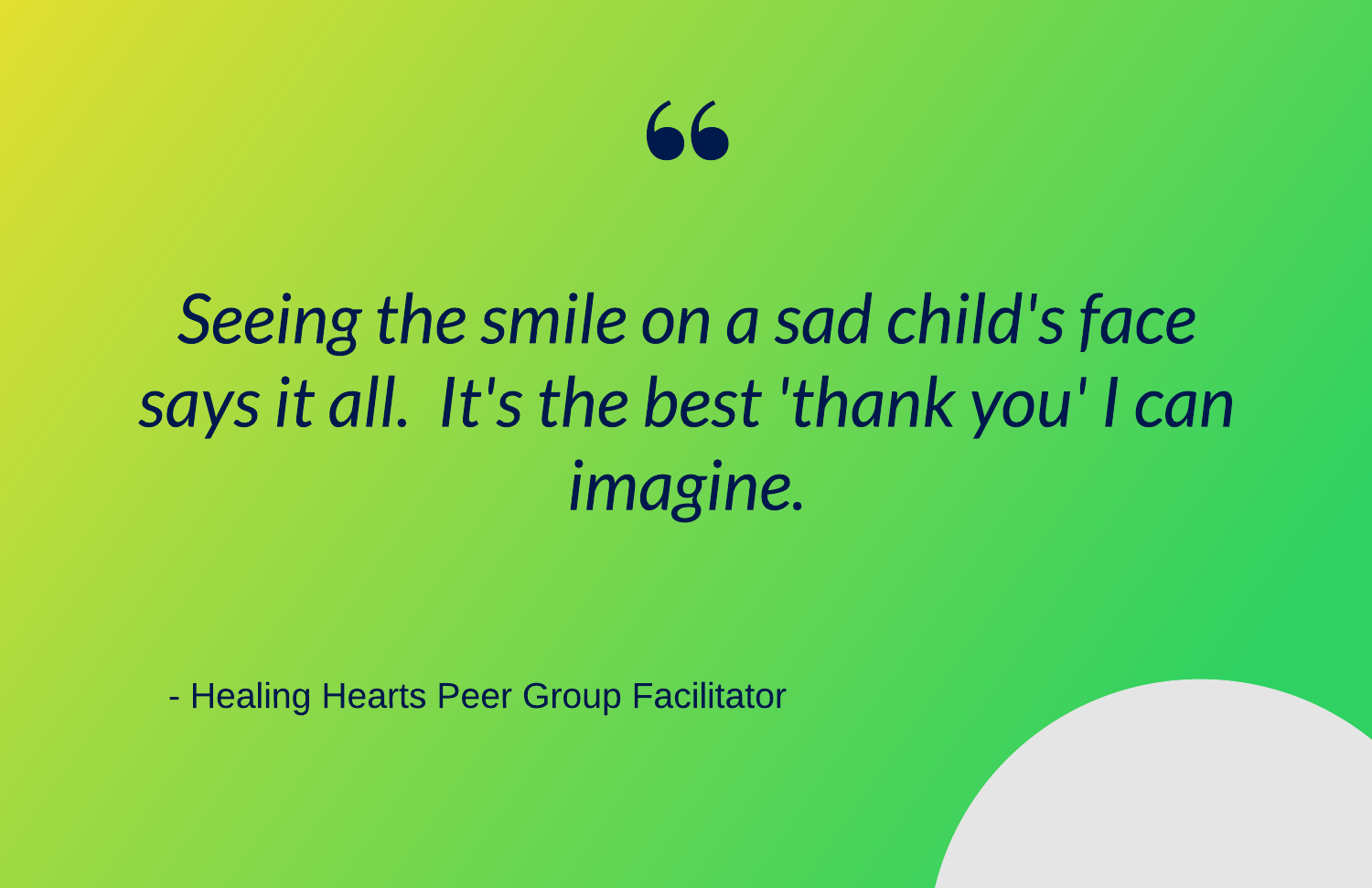### 66

## It's great to contribute to a purpose so much larger than me.

- Healing Hearts Events Planning **Committee Member**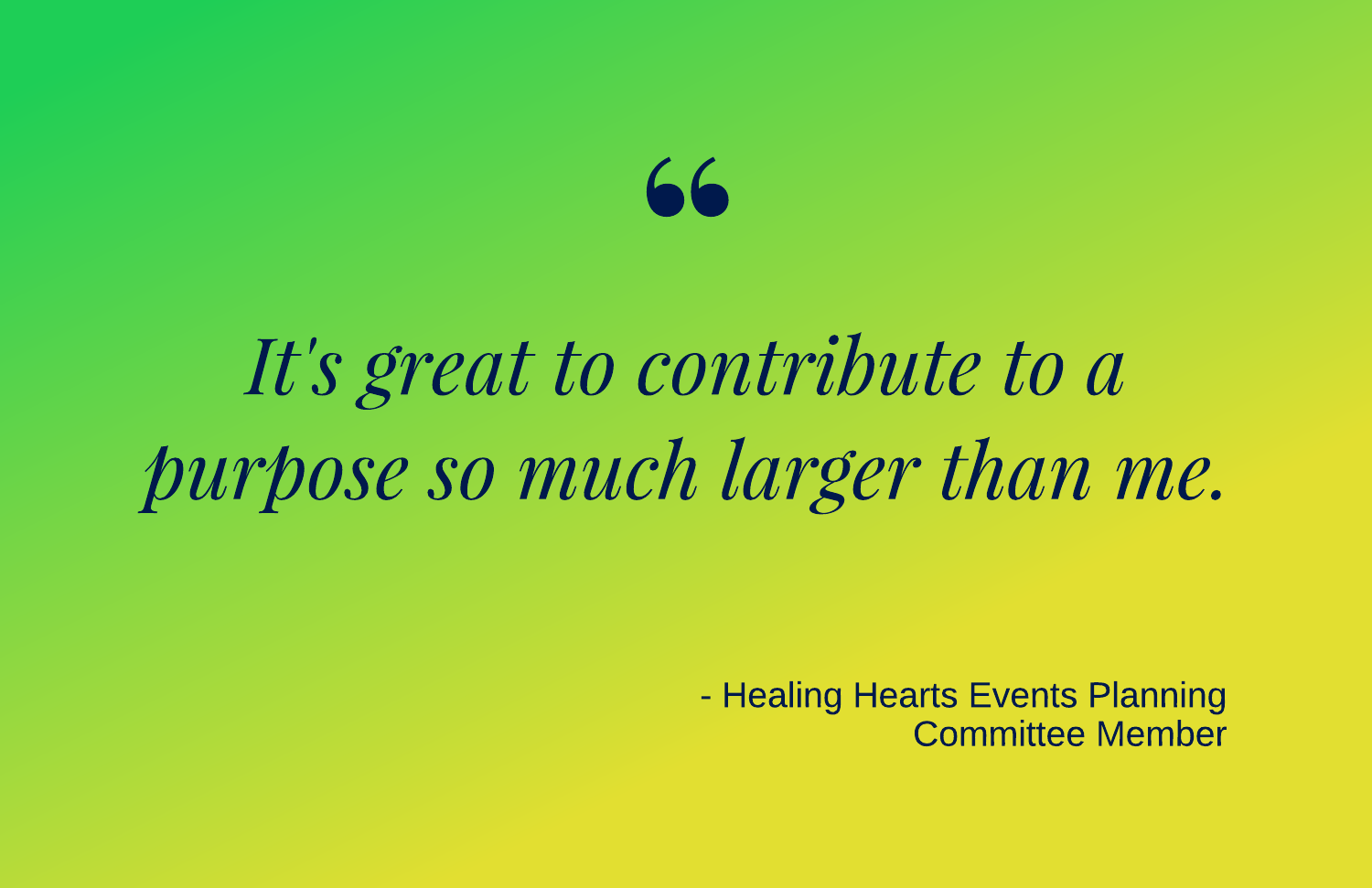# $66$ <br>are:

**The people here are amazing. Never in my life have I helped with such a heart-driven group of people.**

- Healing Hearts Peer Group Facilitator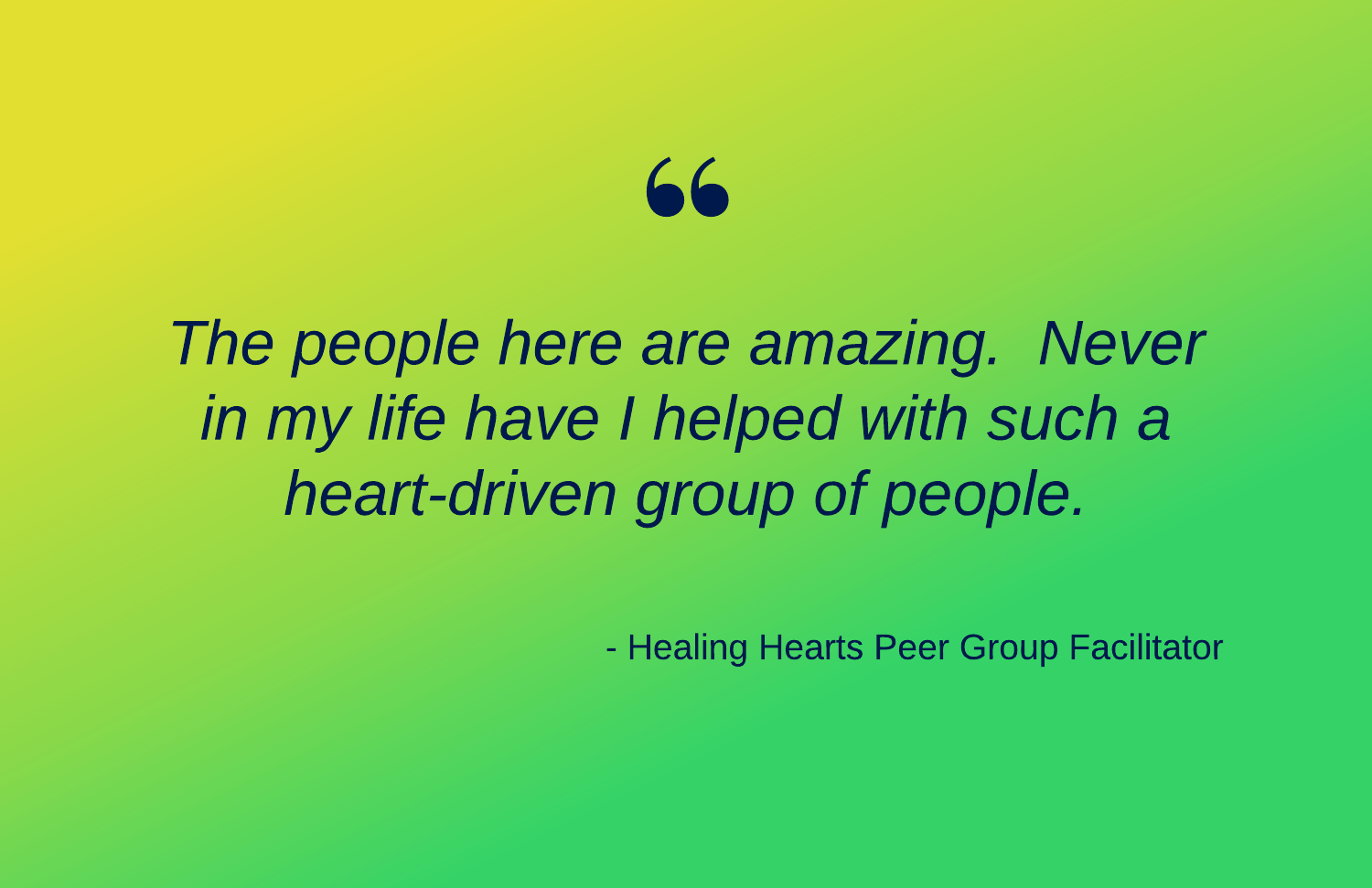# What Can I Do as a Healing Hearts Volunteer ?

**Co-facilitate a Peer Grief Group** Complete Healing Hearts facilitator training and co-lead a grief peer group. **(Groups Currently Offered): Children, Teens, Families, Young Adults, Adults, Grandparents raising grandchildren.** In-school groups. On campus groups.

Join a Committee Team participate in one of several committees to help shape decisions and perform duties for Healing Hearts.

Raise Funds in the Community lead a fundraiser of your choice for Healing Hearts.

Raise Community Awareness offer your efforts, skills or talents to locally advocate for the Healing Hearts organization and cause.

**Make Referrals** Urge someone you know who grieves a loss to step into a Healing Hearts peer support group. - You'll both be glad you did.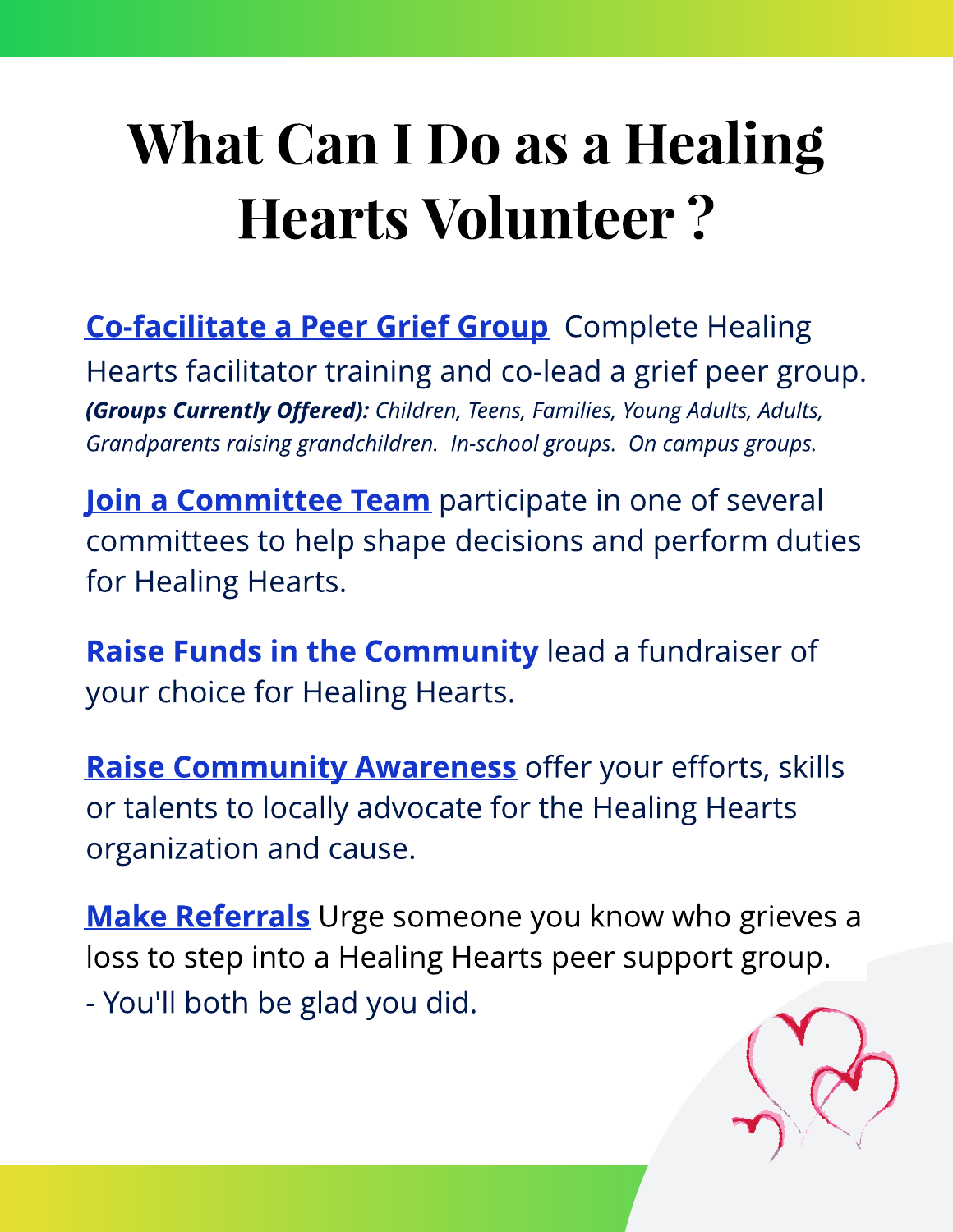#### **Offer Other Unique Skills and Talents:**

Event Planning and Coordination Artistic, Musical, or other Creative talents Marketing, Promotion, or Design Professional or Technical services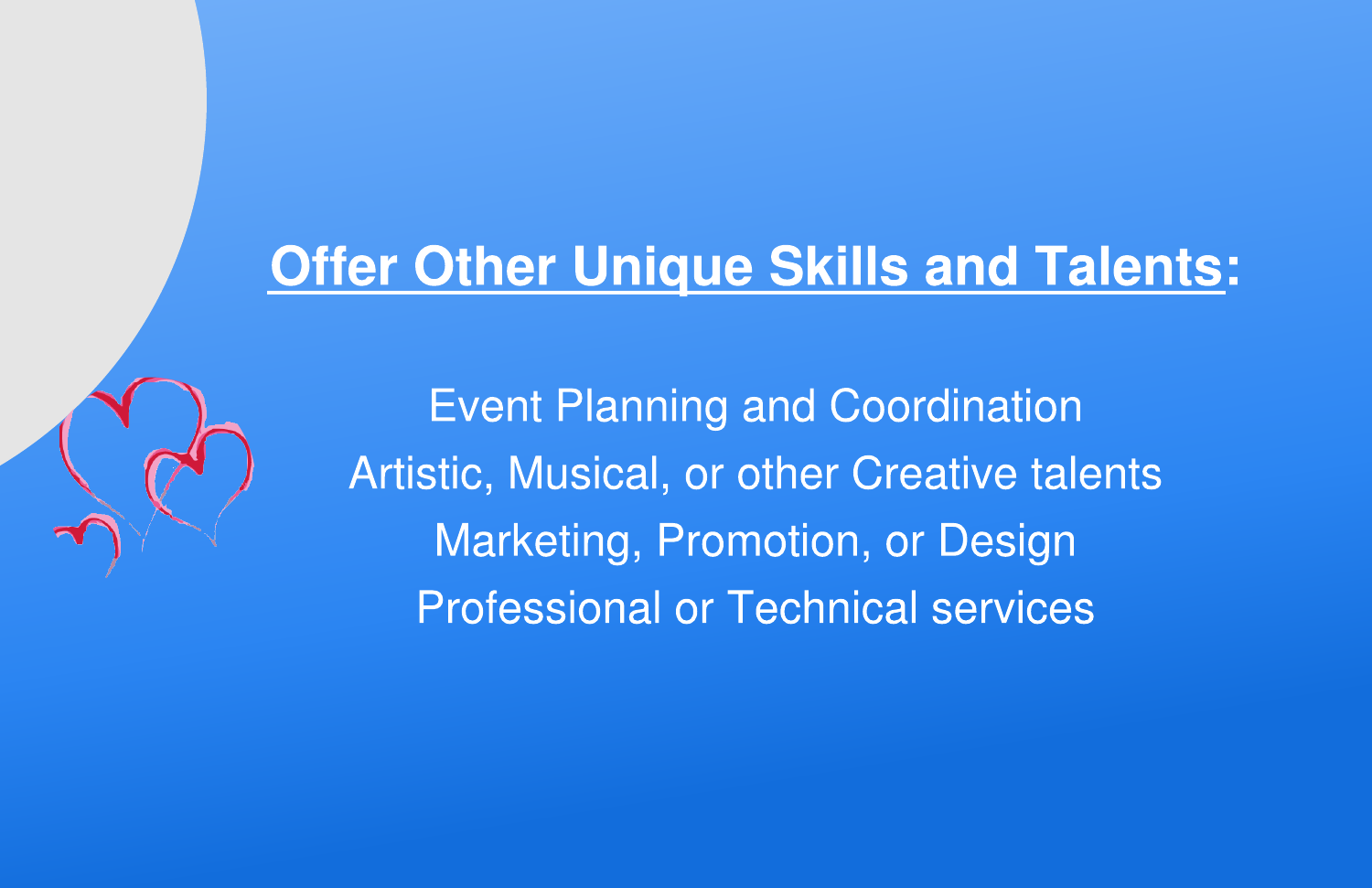

#### What are my Next Steps?

- Contact Healing Hearts and request a Volunteer Application.
- No pressure, no excessive work, no contract to sign.
- Healing Hearts provides you with guidance, support, and training, as needed.

Just Contact Daryl or Melissa at Healing Hearts and ask about volunteer opportunities...

#### info.hhwc@gmail.com (262) 751-0874